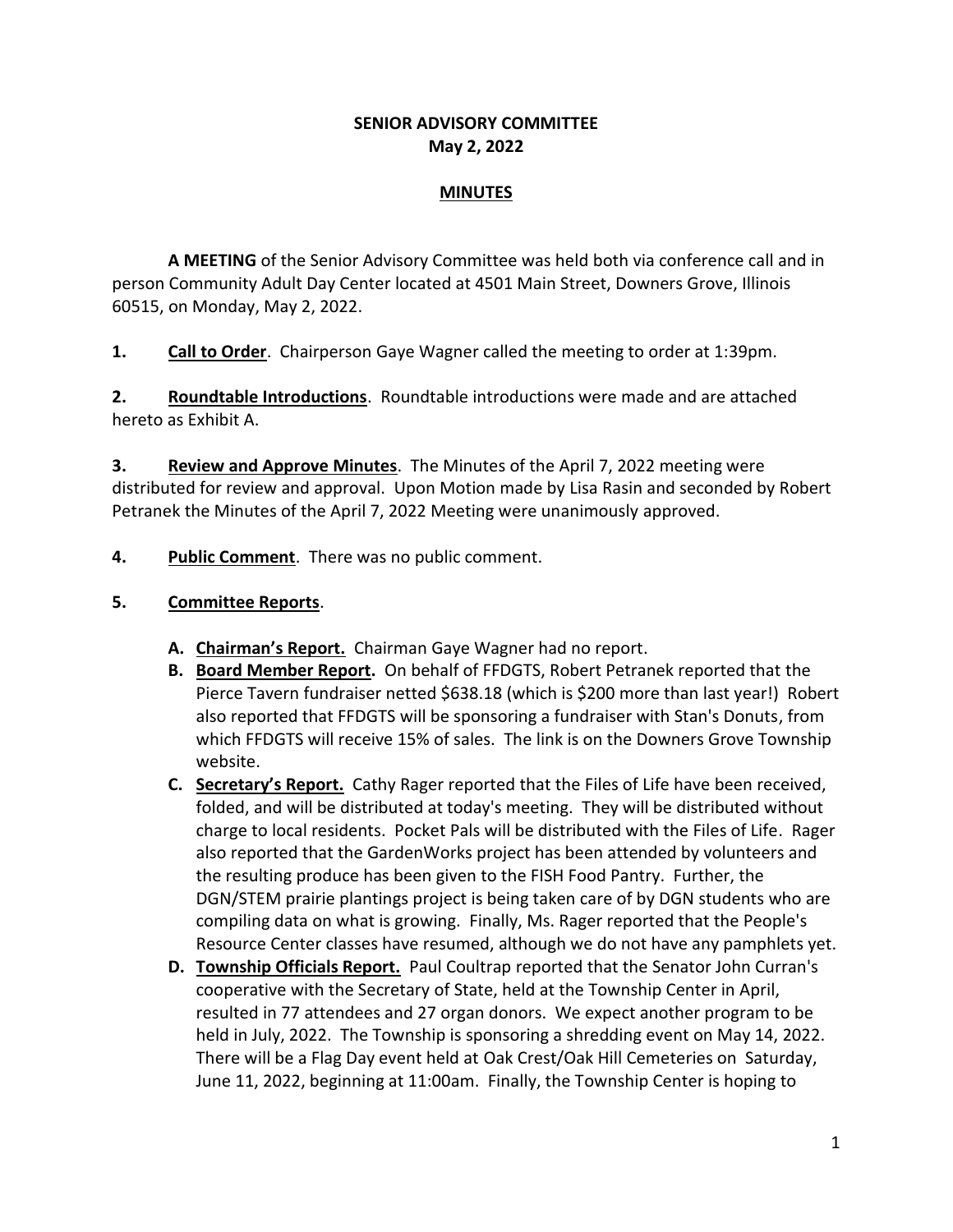begin partnering with Meals on Wheels to serve mid-day meals within the next three to four weeks.

## **6. Agency Updates**.

## **A. First Responders.**

(i) Troy Agema from DuPage County Sheriff's Department was absent.

(ii) Lynne Dralle from Westmont Fire Department reported that there will be a Car Care Clinic in Westmont on May 21. Participants will receive coupons from local businesses.

**B. DuPage County Senior Services.** Julie Larson reported that the County has respite funds available. Interested people should call 630.407.6500 #2 to register.

# **C. Park Districts.**

- (i) Alice Krampits from Westmont Park District was absent.
- (ii) Sheri Henderson from Burr Ridge Park District was absent.

(iii) Jillian Spizzirri of The Community House reported on activities currently being offered. She went on to say that The Community House is available for rentals. Further, TCH also offers mental health services to all ages, both in person on and Zoom.

(iv) Carrie Nevins from Willowbrook Park District reported that the new Park District building is progressing on time. They will be sending our newsletters soon.

D. **AARP.** George Goodwin did not have a report.

# **7. Community Partner & Guest Updates.**

**A. Community Adult Day Care.** Susan Sinderson reported that CADC is celebrating its 36th anniversary in the community. CADC offers both therapeutic and stimulating activities all day long. It is also a place of peace. Currently they are seeing 8-12 persons/day (which is about one-half of their capacity). Following the meeting, Susan took all interested SAC members on a tour of the facility.

**B. Interfaith Community Partners.** Janet Garreau reported that Susan Sinderson is a new ICP Board Member. Garreau went on to say that ICP is now offering "Sunday drives" (no specific destination, just a drive). Lastly, Garreau reported that they will be testing rides to summer concerts.

**C. Aspired Living.** Terri Geppner reported that they are beginning to resume activities. Also, AL's residents are well.

**D. Senior Living Experts.** Kerry Quirin reiterated that she will be leading another tour of local senior living facilities.

**8. New Business.** There was no new business presented.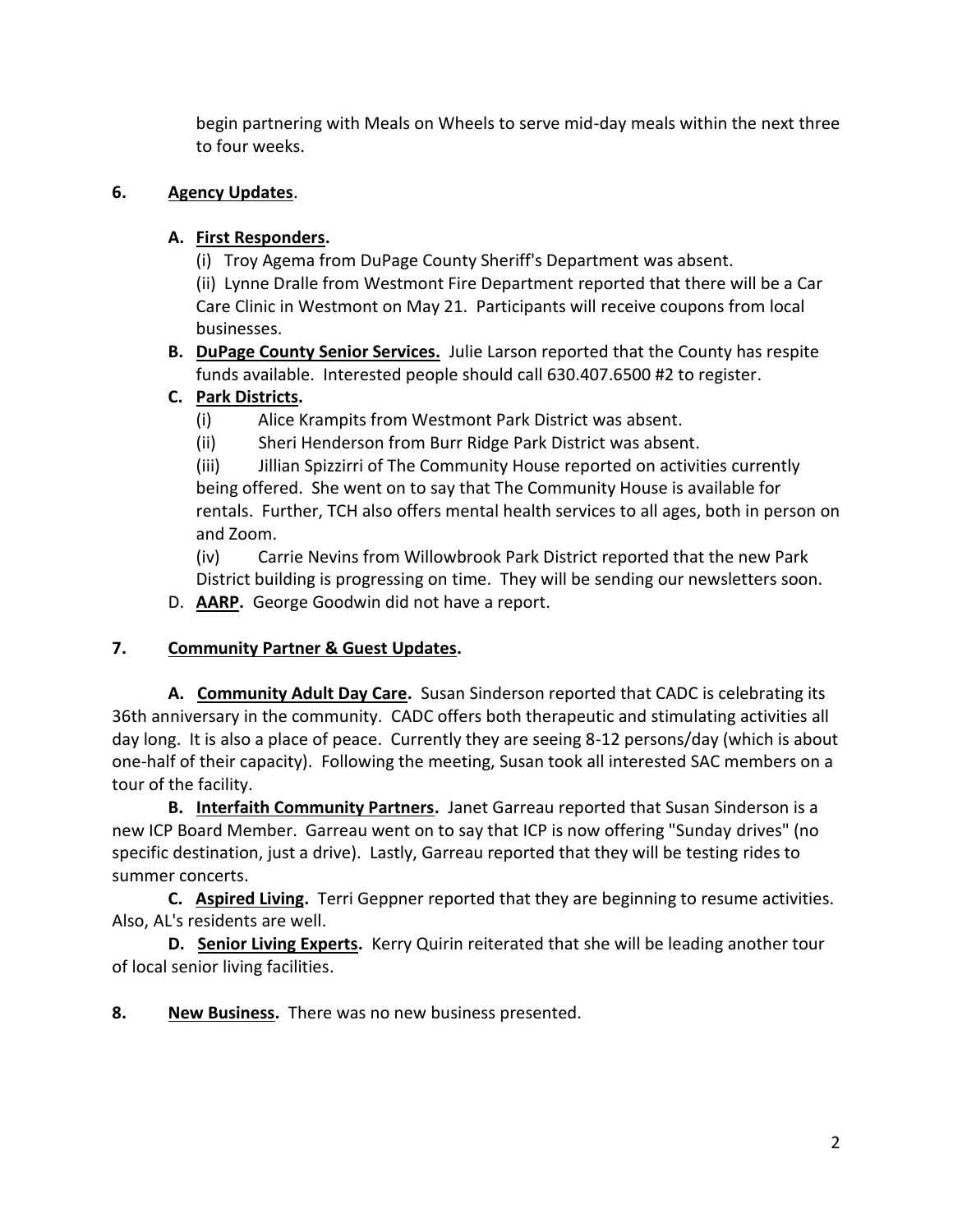**9. Adjournment**. Upon a Motion made by Janet Garreau and seconded by Robert Petranek, the meeting was adjourned at 2:52pm.

Respectfully Submitted,

Catherine Rager, Secretary

\_\_\_\_\_\_\_\_\_\_\_\_\_\_\_\_\_\_\_\_\_\_\_\_\_\_\_\_\_\_\_\_\_\_\_\_\_\_\_\_\_\_\_\_\_